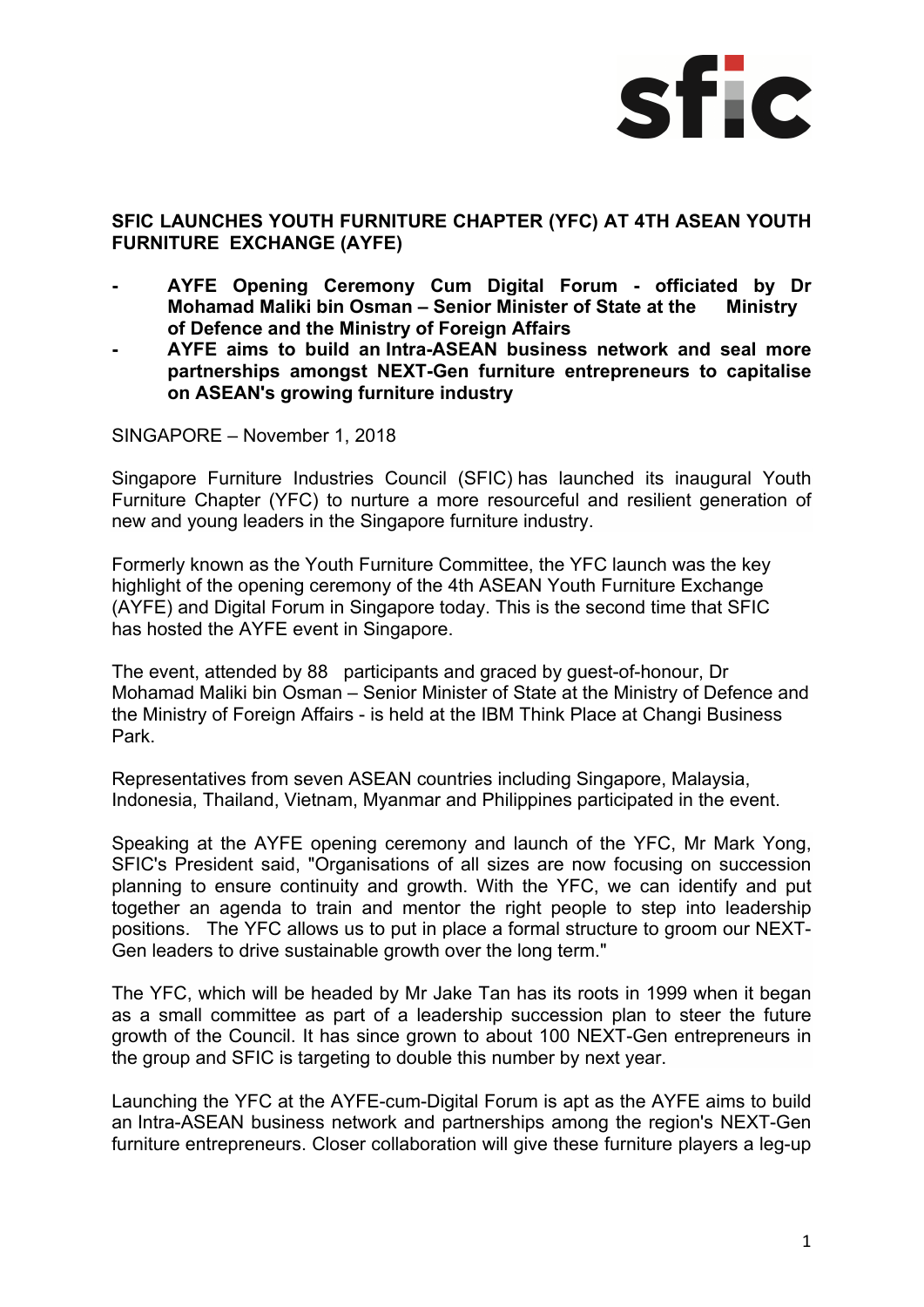

to seize the wealth of growth opportunities in ASEAN which is expected to become the 4th largest economy the world in 2030.

YFC Chairman, Mr Jake Tan said, "SFIC and AYFE will facilitate participation of Singapore companies in furniture and furnishings-related projects in ASEAN and other parts of Asia such as China and the overall global markets. SFIC will also work with other relevant public sector and private sector organisations to support Singapore furniture players in their continuous efforts to build a more vibrant and diverse innovation ecosystem in Singapore and the region. We will also help provide a good platform for furniture entrepreneurs - especially the younger generation to come together, exchange ideas and testbed and apply relevant technologies to commercialise and grow their product and service offerings."

A number of exciting activities will be planned to help Singapore's young furniture entrepreneurs gain more knowledge of running multi-generational companies and adopt best practices in managing human capital as well as leveraging innovation to sharpen competitiveness in the face of global uncertainties.

 One of these activities is the Business Model Transformation Overseas Mission which is scheduled for the third quarter of 2019. The mission will study successful multi-generational companies focusing on two key aspects: Business Model Transformation (BMT) and Human Capital (HC).

Participants at the AYFE event today gained insights on digitization and how it can help SMEs transform to meet the demands of the changing business landscape and drive growth.

Featured speakers at the event include Mr Joshua Koh, CEO of Commune Lifestyle, Mr Wee Zi Huan (Zwee), Founder & CEO of Savant Degrees, and Mr Charles Tan, Executive Director of Sunray Woodcraft Construction who is launching a digital platform, Wizlah, to provide mixed reality (MR) and artificial intelligence (AI) solutions for the betterment of businesses in the built environment sector. Mr Khoo Peng Han, Business Development – Government Sector of IBM Singapore also spoke at the event.

Hot in the heels to expand the business network beyond ASEAN, more than 30 ASEAN youth leaders will be heading over to Dongguan, China from 6-9 November 2018 to further extend the regional network with its counterparts in Asia.

## **About Singapore Furniture Industries Council (SFIC)**

Singapore Furniture Industries Council was established in 1981 as the official representative body of Singapore's furniture and furnishings industry. Its membership comprises furniture manufacturers, interior fit-out specialists, retailers, designers, as well as furnishings and materials suppliers. Currently, the council represents 95% of established furniture manufacturers in Singapore, of whom 65% have subsidiary manufacturing plants in various countries across the region. including China, Indonesia, Malaysia, Myanmar, Thailand, and Vietnam.